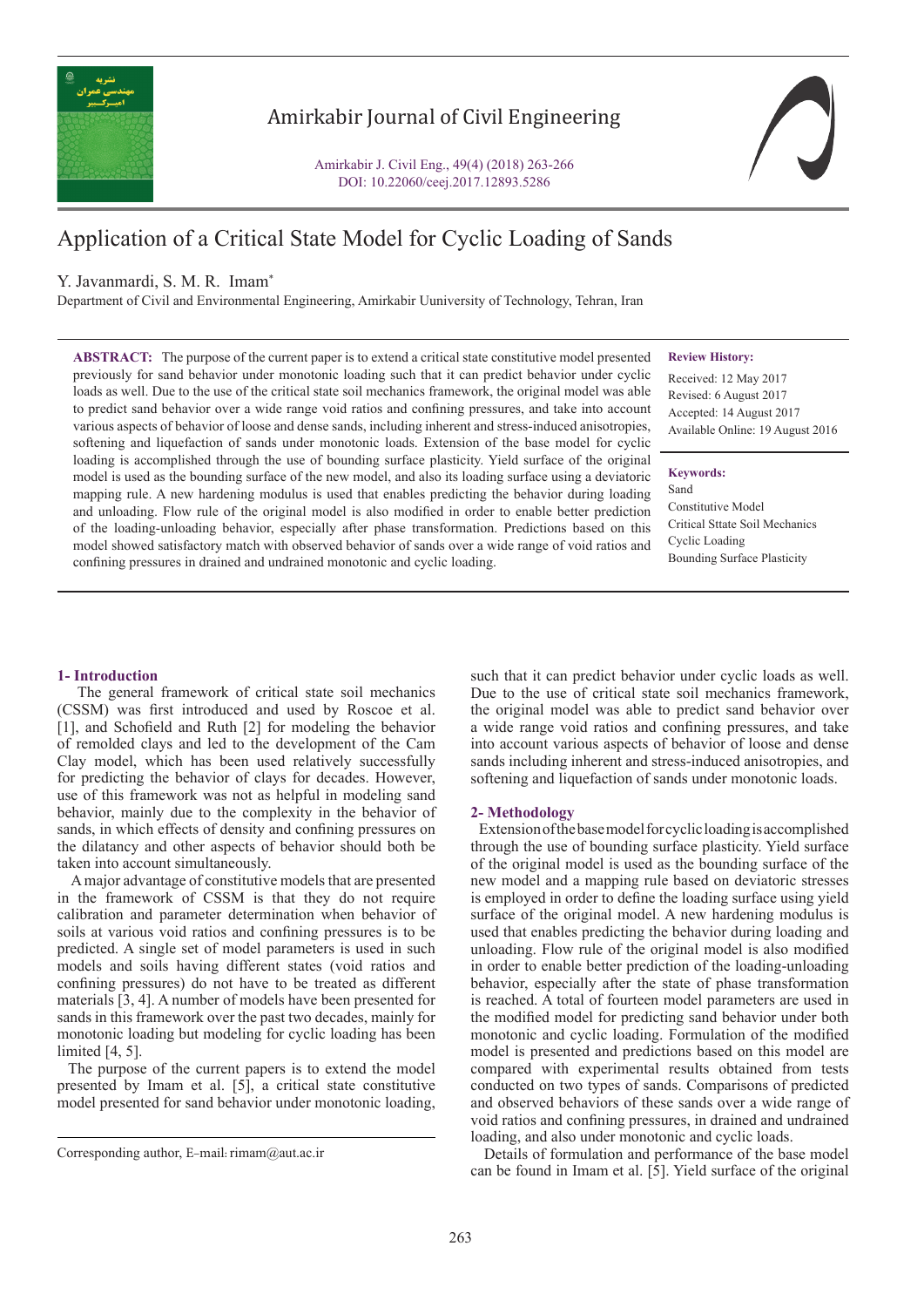model is used as bounding surface in the modified model and the loading surface is derived from the bounding surface using a deviatoric mapping rule as shown in Figure 1.



**Figure 1. Bounding surface, and determination of loading surface using the mapping rule employed**

Most model parameters such as the stress ratio q/p at peak of the yield surface,  $M_{p}$ , the stress ratio at phase transformation,  $M_{\text{PT}}$ , at which volumetric strains change from contractive to dilative, and stress ratio at failure,  $M_{\rm p}$  which is the highest stress ratio achievable by the soil at current state, are defined and determined exactly as in the original model. Elastic behavior is also assumed to be the same.

 In the modified model, the following relationship proposed by Sheng et al. [6] is used to define the critical state line:

$$
\ln e = \ln \Gamma - \lambda \cdot \ln \left( \frac{p}{p_a} + c_{cr} \right) \tag{1}
$$

in which  $p$  and  $p_a$  are the current and atmospheric mean effective normal stress, e and  $\Gamma$  are the current void ratio, and its value at  $\int_{\rho_a}^{\rho_a} + c_{\sigma} = 1$  and  $c_{\text{cr}}$  is a parameter that controls the curvature of the CSL is the log e-log p plane.

In the determination of the loading surface, the mapping is carried out by defining:

$$
M_p = \frac{6\sin\varphi_p}{3 - (1 - 2t)\sin\varphi_p} \tag{2}
$$

 in which t is a parameter that takes a value of zero in triaxial compression and 1 in triaxial extension. The stress ratio at the image point  $\overline{\eta}$  is determined using the following relationship:

$$
\overline{\eta} = \alpha + \sqrt{M_{\alpha}^2 [1 - \left(\frac{p}{p_b}\right)^{0.5}]}
$$
\n(3)

in which  $p_b$  is a parameter that controls the size of the bounding and loading surfaces, a is the stress ratio at anisotropic consolidation and Ma is the stress ratio at peak for anisotropically consolidated soils. Based on the above relationships, the stress ratio at peak for the loading surface,

 $M_{\tau}$ , is defined as:

$$
M_L = M_p \frac{\eta}{\overline{\eta}}
$$
 (4)

#### **3- Results and Discussion**

 Results showing comparison of predicted and observed responses of sands are shown in Figure 2 for monotonic loading and in Figure 3 for cyclic loading of sands.



**Figure 2. Predicted and observed behavior of Toyoura sand in monotonic loading (data from [7])**

 As shown in these figures, a satisfactory match is observed between predicted and observed results.



**Figure 3. Predicted and observed behavior of Toyoura sand in cyclic loading (data from [7])**